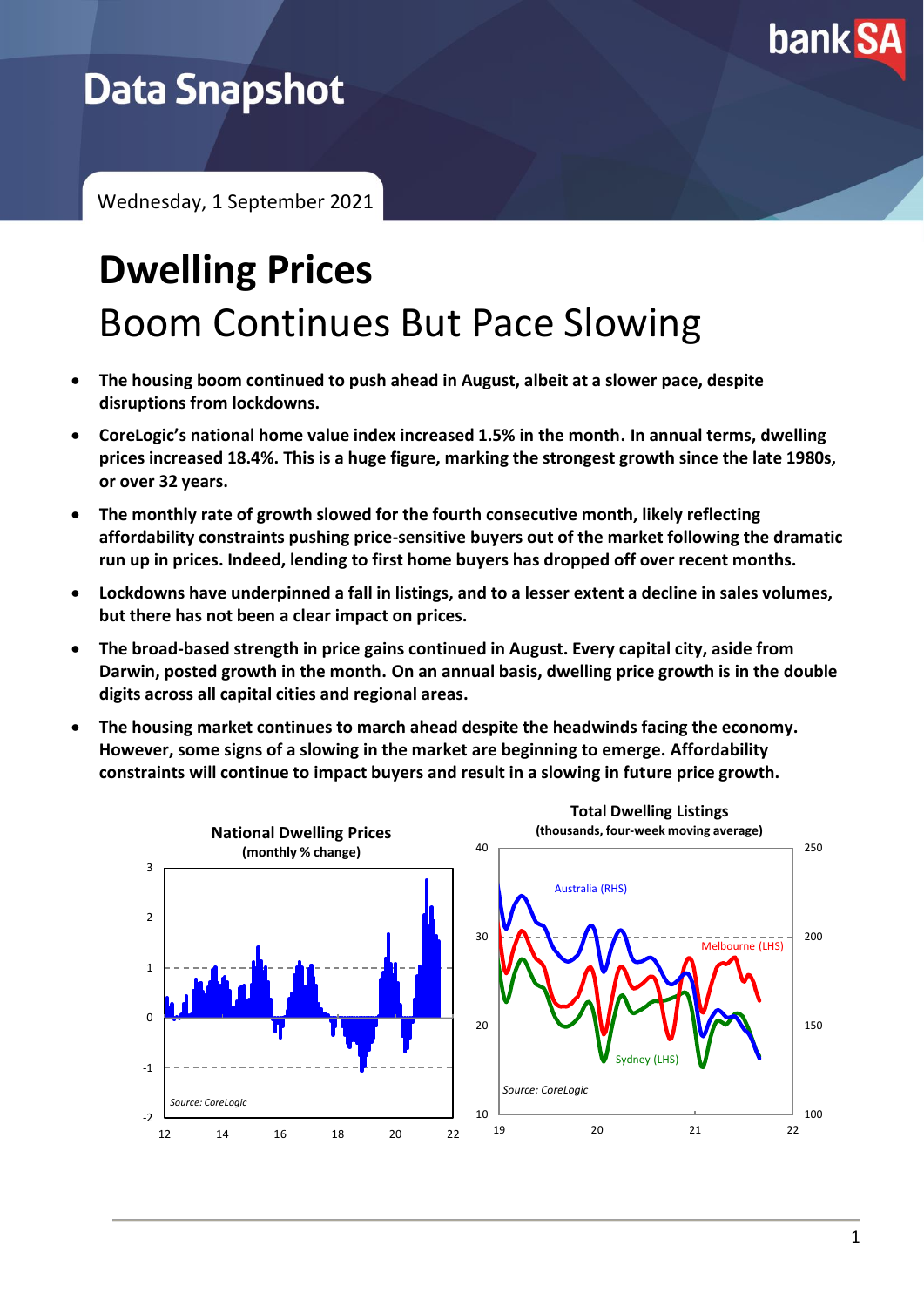The housing boom continued to push ahead in August, albeit at a slower pace, despite disruptions from lockdowns. CoreLogic's national home value index increased 1.5% in the month.

In annual terms, dwelling prices increased 18.4%. This is a huge figure, marking the strongest growth since the late 1980s, or over 32 years. This partly reflects base effects following the decline in property prices early in the pandemic. But even still, property prices are up 16.0% relative to their April 2020 level, where they peaked before trending downwards for a several months.

The monthly rate of growth slowed for the fourth consecutive month, likely reflecting affordability constraints pushing price-sensitive buyers out of the market following the dramatic run up in prices. Indeed, lending to first home buyers has dropped off over recent months.

Dwelling price growth continues to be driven by low mortgage rates and constrained supply.

Lockdowns have underpinned a fall in listings, and to a lesser extent a decline in sales volumes, but there has not been a clear impact on prices. This is consistent with the adjustment in the housing market in previous lockdowns. Total advertised listings are around 30% lower than their average over the past five years.

While listings have fallen over the past few months, sales volumes have not fallen to the same degree. In fact, sales over the past three months remain around 30% above their average over the past five years. As a result, the sales volumes to new listings ratio, a measure of how quickly the market is absorbing new stock that is added, has continued to increase. This is consistent with constraints on supply continuing to push up prices.



The lockdowns have also impacted auction clearance rates. This is particularly the case in Melbourne. Auction clearance rates in Melbourne have fallen to below 50% for the first time since September 2020, when the city was in the midst of its extended lockdown. This is in contrast to Sydney, which has been in lockdown since the end of June. Auction clearance rates there have remained high, hovering around 80%.

The divergence likely reflects stricter rules around physical property inspections in Victoria. In Melbourne, in-person inspections are banned while in Sydney one-on-one private inspections are still permitted. Relatedly, sales volumes are estimated to have fallen more sharply in Melbourne than Sydney.

House prices increased 1.6% in the month, outstripping the 1.2% growth in unit prices. House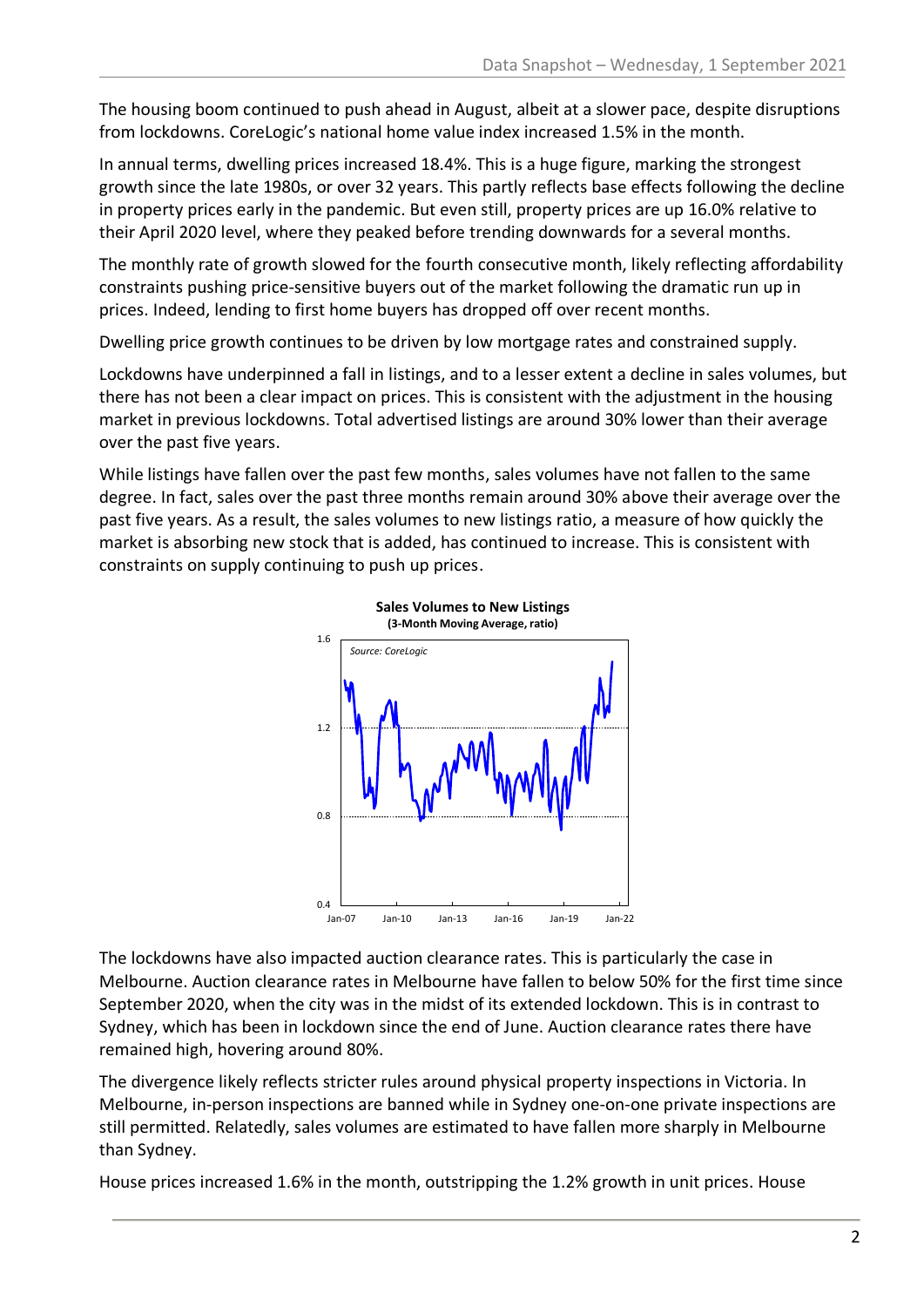price growth has marched well ahead of unit growth since the onset of the pandemic, reflecting changes in the way we live and work. However, the divergence in growth between the two series has narrowed over recent months. The narrowing of price growth between houses and units partly reflects stretched affordability, as new entrants who may be priced-out of houses focus their attention on the unit market.

Similarly, the performance of regional areas and capital cities has converged this year after regional areas boomed as the pandemic hit. In August, dwelling prices in regional areas rose 1.6%, broadly in line with the 1.5% increase in capital cities.

The broad-based strength in price gains continued in August. Every capital city, aside from Darwin, posted growth in the month. On a monthly basis, Darwin dwelling prices fell by 0.1%. Prices across all other capital cities rose by over 1%. Melbourne was the second weakest, rising by 1.2%, as sales were impacted by lockdowns. Hobart grew by 2.3%, the fastest of all capitals. Perth and WA prices were not available this month due to measurement discrepancies.

On an annual basis, dwelling price growth is in the double digits across all capital cities and regional areas. Melbourne dwelling prices are up by 13.1%. Amazingly, this is the weakest price growth across the capital cities. Hobart is the strongest market, where dwelling prices are up an astonishing 24.5% over the year. Canberra, Darwin and Sydney are all also up more than 20% over the year.



#### Change in dwelling values

#### **Outlook**

The housing market continues to march ahead despite the headwinds facing the economy. However, some signs of a slowing in the market are beginning to emerge. Growth remains very strong but appears to be slowing gradually. Affordability constraints will continue to impact buyers and result in a slowing in future price growth. However, demand remains high amid an environment of low interest rates.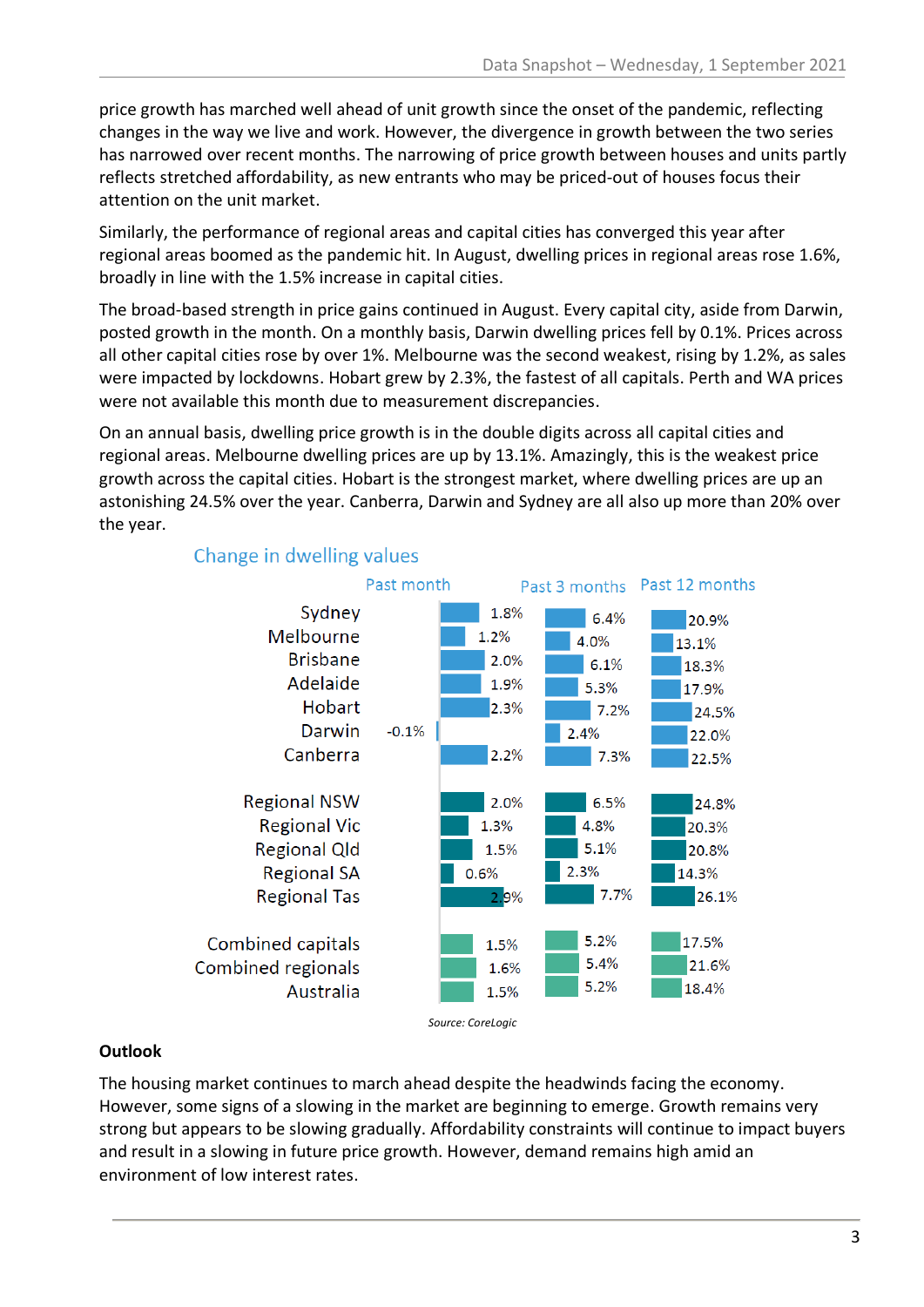Lockdowns appear to be having some impact, particularly in Melbourne. The number of new listings has fallen as cities are impacted by lockdowns. Demand has also come off, but at a slower pace. Over the near term, the market is likely to continue to be impacted by lockdowns across Sydney and Melbourne. The typical bump in new listings heading into spring may be lower than in previous years as a result.

Looking forward, we expect that price growth will continue, however, at a slower pace. The strength seen over this year is likely to see prices grow by around 15-20% over 2021. Price growth in 2022 is expected to moderate, as affordability constraints continue to bite.

The prospect macroprudential controls being implemented by regulators to limit risky lending remains a possibility in the future. Investor lending, which has been targeted by regulators in the past, continued to pick up in July. Lending to investors grew by 0.3% in the month, to be 2.3% higher over the year. However, this remains well below levels seen during previous housing booms. Regulators have emphasised that lending standards currently remain sound. However, we cannot rule out the prospect of macroprudential controls being implemented in 2022.

> **Matthew Bunny and Jarek Kowcza** Ph: (02) 8254 0023